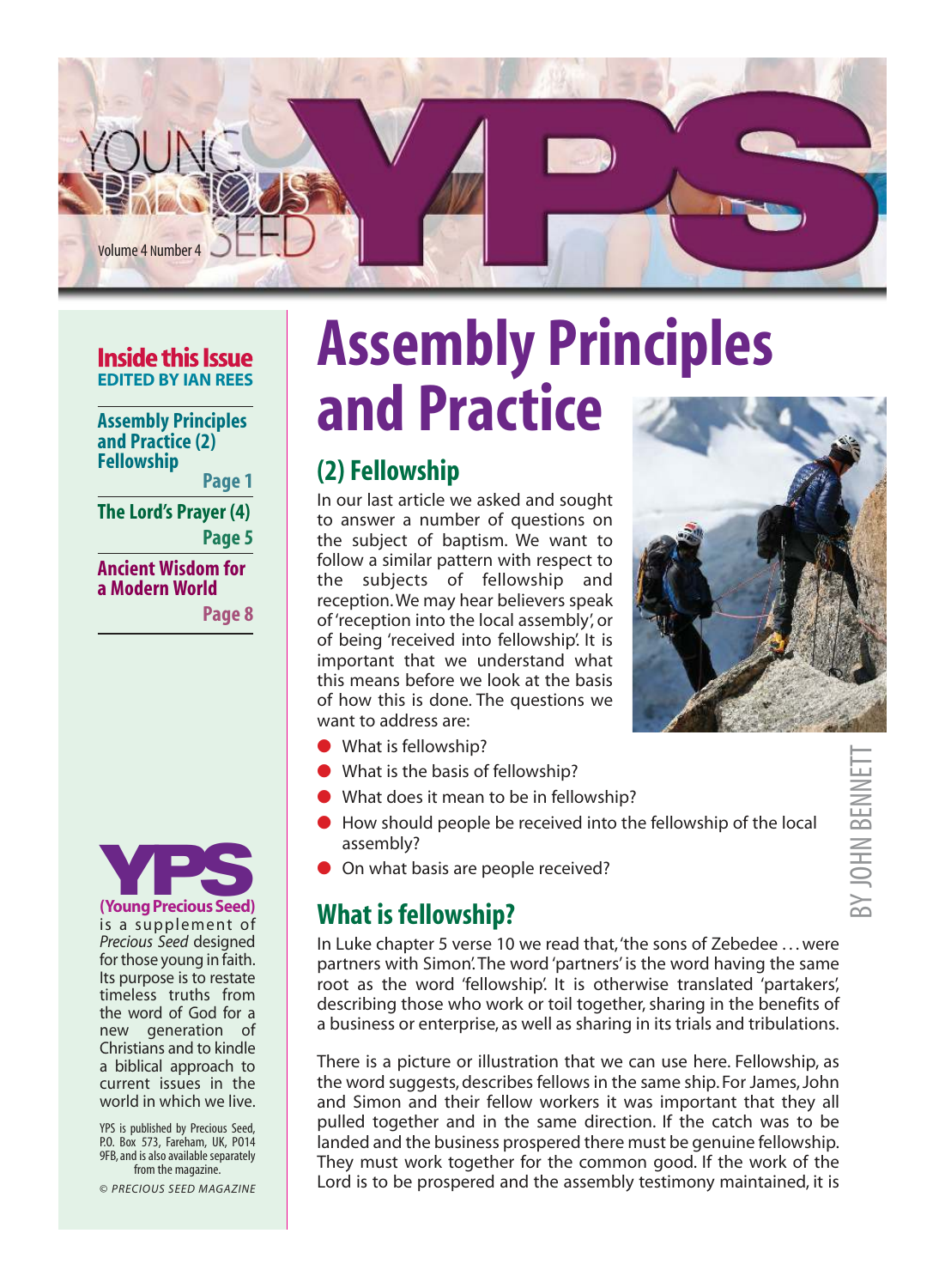

# **Assembly Principles and Practice FELLOWSHIP**

important that we work together for that common aim.

Using this picture, there is no place in the vessel for passengers. We would not expect to share in the profits of a business if we had contributed nothing to their achievement. Are there those who contribute nothing to the assembly and yet expect to enjoy its privileges and blessings? This is not genuine fellowship! The scriptures will show us the need for involvement in every facet of the work of the Assembly.

## **What is the basis of fellowship?**

In the first epistle of John chapter 1, the characteristics of fellowship are given us:

- Primarily, new birth 'our fellowship is with the Father, and with His Son Jesus Christ', v. 3.
- As the basis of our fellowship is that we are saved so we should seek only the fellowship of those who are believers in Christ. Paul wrote to the Corinthians, 'God is faithful, by whom ye were called unto the fellowship of His Son Jesus Christ our Lord', 1 Cor. 1. 9.
	- A common interest in the Word of God and its teaching – 'That which we have seen and heard declare we unto you, that ye also may have fellowship with us', v. 3.

The enjoyment of fellow-ship is found in that which reveals to us more of the person of Christ. How precious to sit under the sound of the Word of God and learn more of the Saviour!

● A desire for moral and spiritual purity – 'If we walk in the light, as He is in the light, we have fellowship one with another', v. 7.

To have fellowship with Divine persons we must manifest the same character in our daily lives.

### **What does it mean to be in fellowship in a practical sense?**

The epistle to the Philippians is the epistle of fellowship and it is in this epistle that we shall find some of the different ways in which fellowship is expressed. In chapter 1 we find:

#### **'fellowship in the gospel', v. 5.**

It may be working alongside the preacher, in distributing literature or in visitation. It may be offering hospitality to the preacher. It may be inviting friends and neighbours to the gospel. It may be attending all the meetings that we are able to attend, work and household duties permitting. It may be praying for all the meetings and those that are not saved who attend. This is fellowship in the gospel.

In chapter 2 we find:

#### **'fellowship of the Spirit', v. 1.**

What does this mean? The context explains: 'that ye be likeminded', v. 2, 'being of one accord, one mind', v. 2, 'let each esteem other better than themselves', v. 3. The fellowship of the Spirit is that unity, and harmony that the indwelling presence of the Holy Spirit generates within the assembly. It

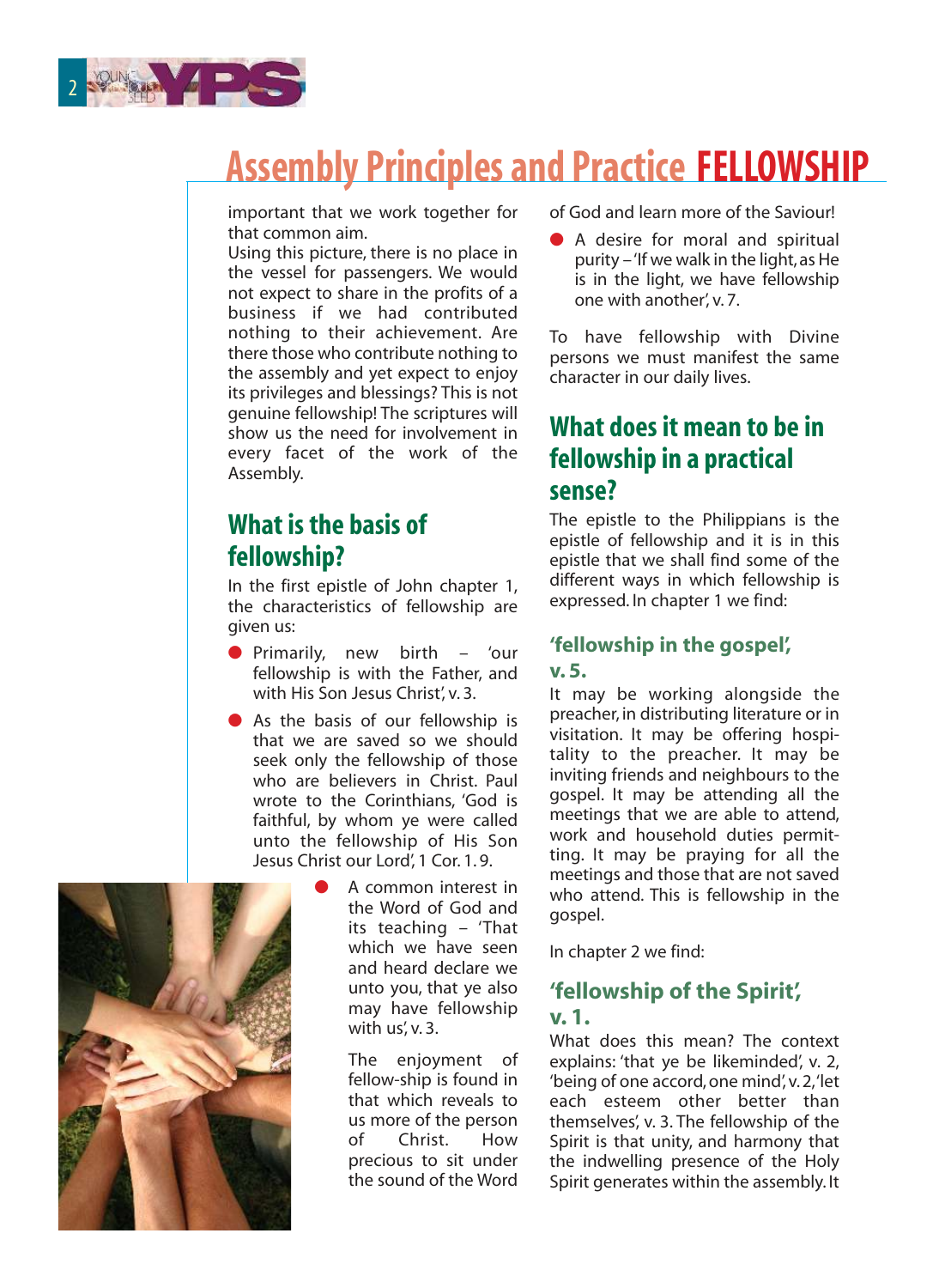is putting aside my own desires for the good of the company. This is particularly challenging to all of us when we live in a world that encourages us to please ourselves and 'do our own thing'. There may be times when we need to put aside our own desires and ideas and bow to the desires of others as guided by the word of God. Those that are truly spiritual have in mind the unity of the saints.

#### **'fellowsoldier', v. 25.**

Fellowship in the work and fellowship in the warfare! Fellowship in the work – 'he that ministered to my wants'. He had an interest in the needs of the Lord's servants. 'He longed after you all', v. 26. He had a deep interest in the spiritual welfare of the saints. Notice, too, 'for the work of the Lord he was nigh unto death, not regarding his life', v. 30. This is the extent of the fellowship that Epaphroditus was prepared to give for the furtherance of the work. True fellowship is a costly business!

These should be the hallmarks of fellowship. This is commitment, even when it costs.

But, if these are the principles, how do they work out in practice?

We read in Acts 2 of those principles being worked out in the life of the early church. For example, we read:

- 'they that gladly received his word were baptized', v. 41. The first company of Christians was composed of saved and baptized believers;
- 'they continued steadfastly in the apostle's doctrine', v. 42. They had an interest in spiritual teaching and spiritual food;

'all that believed were together, and had all things common', v. 44. These were people who had a heart for the Lord's people and a genuine desire for their blessing. This was expressed in the

**There may be times when we need to put aside our own desires and ideas and bow to the desires of others as guided by the word of God.** 

harmony and unity that characterized these early believers.

### **What, then, should be the basis upon which we receive people into the fellowship of the local assembly?**

In the verses in Acts chapter 2 we see the necessity of spiritual life and the need for spiritual light – an appreciation of the privileges and responsibilities of fellowship.

But these would apply to those who are relatively new converts who, as they grow in spiritual things, desire the fellowship of the Lord's people. What of other circumstances?

In Acts chapter 9 verses 26-28 we find the situation of a relatively new convert unknown to the saints at Jerusalem. They know him as Saul of Tarsus, a vicious opponent of the truth. They did not know of his conversion. Yet, Saul desired to be received into the fellowship of the saints. It is clear from the words of verse 26 that Saul was not received, 'they were all afraid of him, and believed not that he was a disciple'. Being unable to vouch for the man, Saul, they would not receive him. This was the exercise of godly care in respect to the assembly for Saul was known for the havoc that he had wrought amongst the early believers.

But then we read, 'Barnabus took him, and brought him to the apostles, and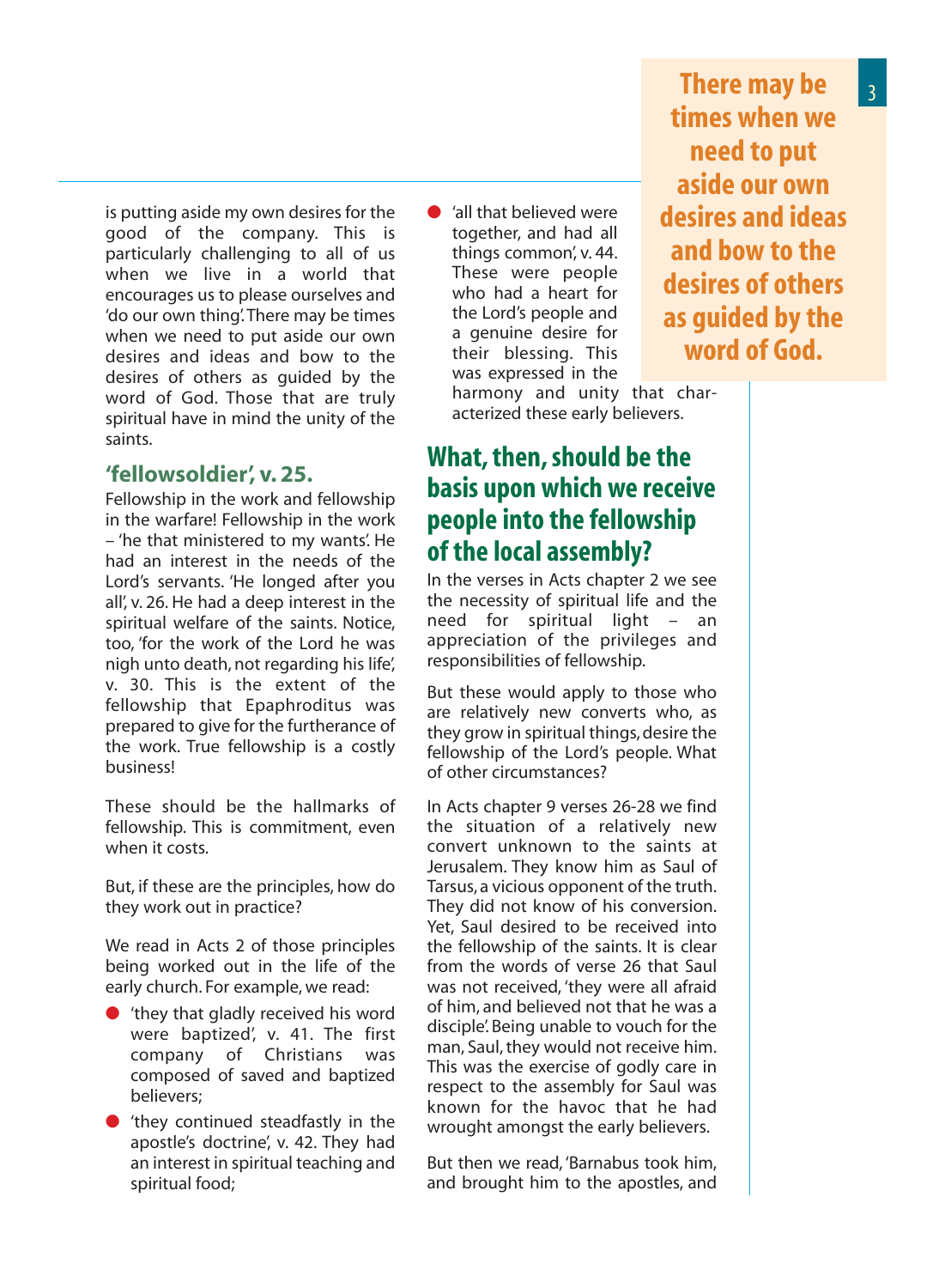

# **Assembly Principles and Practice FELLOWSHIP**

declared unto them how he had seen the Lord in the way', v. 27. Here, Saul is brought before the elders of the assembly, is interviewed and, later, is received and brought into the fellowship of the company as a consequence of the work of Barnabus. It is important to appreciate some essential aspects of the practice taught here. We would emphasize that:

- Barnabus brought Saul to a meeting with the apostles. This is not a meeting in the porch at the back of the hall a few minutes before the breaking of bread! This meeting would take time to rehearse the detail of Saul's conversion and to allay the fears of these elders.
- **Barnabus was well known to these**<br>men and highly respected men and highly respected amongst them, as chapter 4 verses 36 and 37 show. Any recommendation he would make would be one in which they could have confidence. It is important not to put elders in a difficult position because we fail to appreciate the responsibility of care that they have. Barnabus understood this.

Reception to the fellowship of the assembly can be on the basis of personal introduction, provided time is given to elders to establish the facts.



In Romans chapter 16 verse 1-2, and 2 Corinthians chapter 3 verse 1, the apostle teaches us the need for a letter of commendation in the introduction of someone unknown to the assembly. The letter is written:

● to the whole assembly – though Paul's letter, and these verses, may have been read to the assembly by an elder it was essentially a letter to the whole assembly.

- as an Introduction  $-$  that the person's spiritual credentials might be made known and their suitability for reception to the assembly established.
- to enable gift to be exercised 'a servant of the church' Rom. 16, 1. She was an active member of the assembly and her particular gift might be a blessing to others – 'a succourer of many', v. 2.
- **•** to further other aspects of Phoebe's business – 'that ye assist her' v. 2. Phoebe had business to do and the saints could assist her in that work and, in so doing, express their fellowship with Phoebe.

Reception can be on the basis of letters of commendation from one assembly to another.

Why is the issue of reception so important to the spiritual wellbeing of the assembly? In Acts chapter 20 verses 28-29 Paul speaks of 'grievous wolves' entering into the assembly. Similarly, in Jude verses 3-4, we read of 'certain men crept in unawares . . . ungodly men'. These were men who had gained access to the assembly, who had been received. In the latter case, certainly, they were men who were not saved and who were intent on the destruction of the assembly and the scattering of the saints.

The issue of assembly reception is a difficult one, particularly when it affects us personally. May we appreciate the responsibility of care that is in the hands of godly elders and, for the preservation of the saints and the unity of the assembly, bow to their judgement and support them in what can be a most difficult and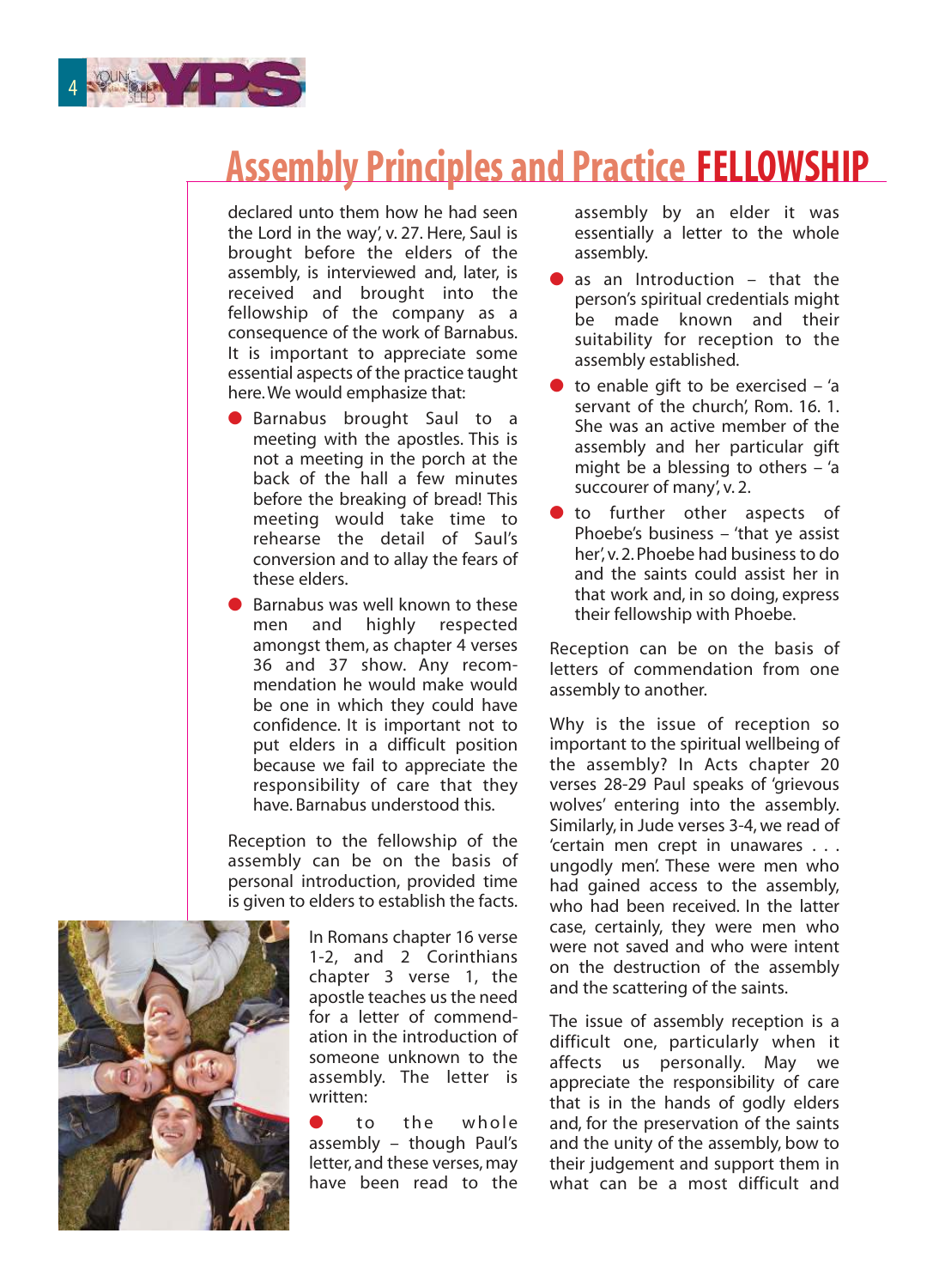# **THE LORD'S PRAYER (4)**

# **Man's Concerns**

### **Dependence upon His grace**

If the first three requests of the Lord's Prayer show us that we should be concerned, first and foremost, for God's glory, the second three show us our dependence upon His grace. They speak, in turn, of our need for provision, pardon and protection. This reflects, once again, the trusting relationship of a child with his father.

### **Provision Give us this day our daily bread**

One of the great ways in which an aspect of the love of God for the whole of mankind is shown is in His benevolence. God is good to all. We are, therefore, encouraged on the basis of His benevolence to all, to *be sure of God's care.* 'He waters the hills from his chambers: the earth is satisfied with the fruit of thy works. He causeth the grass to grow for the cattle, and herb for the service of man: that he may bring forth food out of the earth', Ps. 104. 13-14; 'These [animals and mankind] wait all upon thee; that thou mayest give them their meat in due season. That thou givest them they gather: thou openest thine hand, they are filled with good', Ps. 104. 27-28. Yet God has a particular interest in His own people, too. Our Lord says, 'Take no thought, saying, What shall we eat? or, What shall we drink? or, Wherewithal shall we be clothed? ... for your heavenly Father knoweth that ye have need of all these things', Matt. 6. 31-32; Cast 'all your care upon him; for he careth for you', 1 Pet. 5.7. God does care for mankind even to the extent of providing our everyday

needs. We are also to *depend upon His grace*. Though many of us who live in the West look to the supermarkets to provide our<br>food. rather than rather than depend upon our own production as large parts of the world still do, we must not lose sight of the fact that it

is God who guarantees the seasons for sowing and reaping and who is so good that He sends rain upon the just and upon the unjust. 'He giveth to all life, and breath, and all things', Acts 17. 25; 'While the earth remaineth, seedtime and harvest, and cold and heat, and summer and winter, and day and night shall not cease', Gen. 8. 22. 'It is of the Lord's mercies that we are not consumed, because his compassions fail not. They are new every morning: great is thy faithfulness', Lam. 3. 22-23.

This simple request for bread reminds us, too, that we are to *ask only for our needs*. Our Lord Himself said, speaking of food and clothing, 'your heavenly Father knoweth that ye have need of all these things', Matt. 6. 32. It is good to be able to pray, 'Two things have I required of thee; deny me them not before I die: Remove far from me vanity and lies: give me neither poverty nor riches; feed me with food convenient for me: Lest I be full, and deny thee, and say, Who is the Lord? or lest I be poor, and steal, and take the name of my God in vain', Prov. 30. 7-9. It is for our needs that we are to seek Him, not our greeds. We should not forget that, in asking for daily bread to sustain the body, there is daily spiritual food that our souls need.

**We should not forget that, in asking for daily bread to sustain the body, there is daily spiritual food that our souls need.**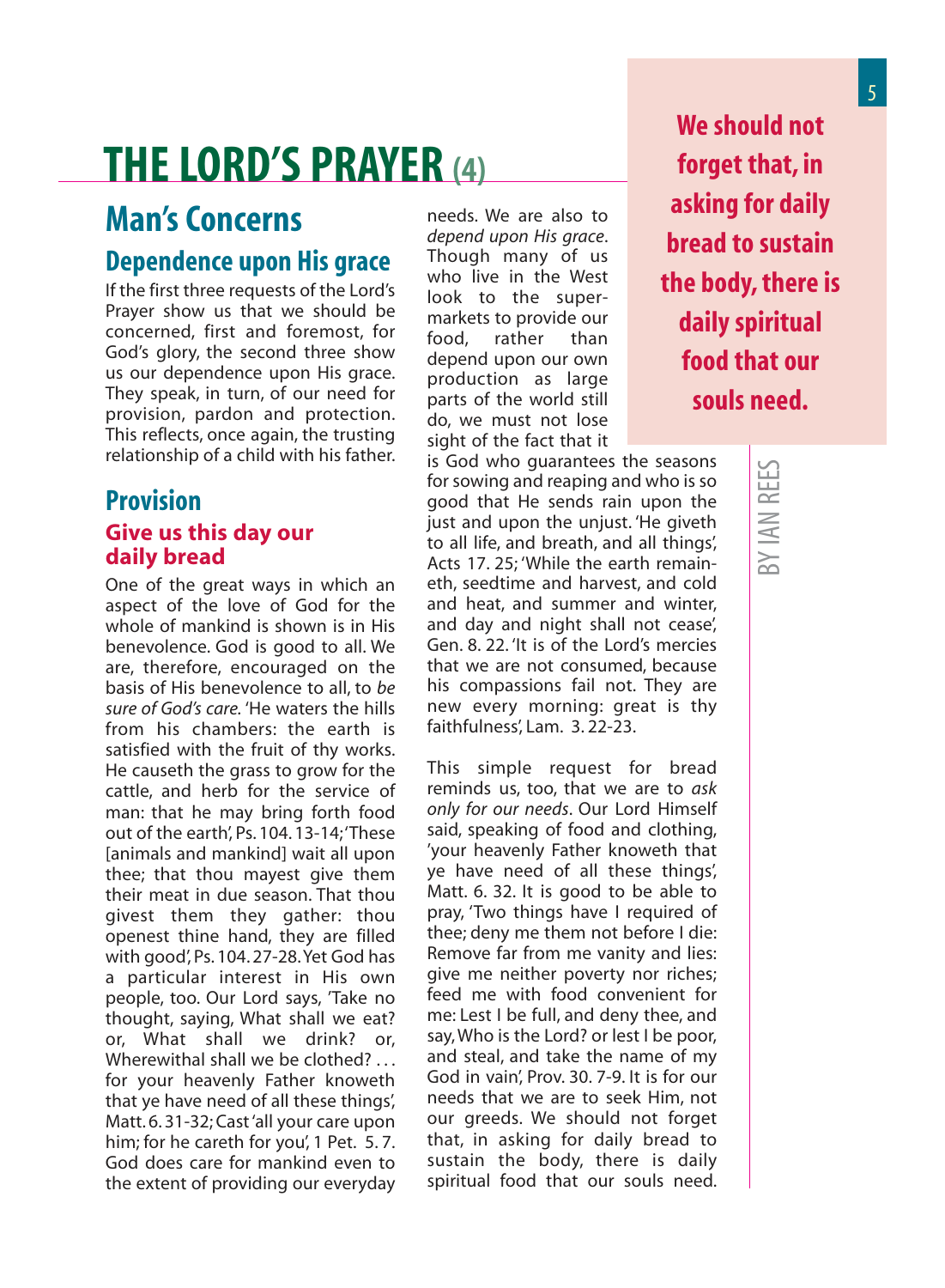

# **THE LORD'S PRAYER (4)**

After all, 'Man shall not live by bread alone, but by every word that proceedeth out of the mouth of God', Matt. 4. 4. A daily reading of the Bible is every bit as essential to the believer as a daily meal.

### **Pardon 'And forgive us our trespasses'**

That little word 'and' here gives us the important link between daily food for the body and daily pardon for the soul. *The need for pardon* is laid down very plainly in the Bible. *Sin separates us from God*, ('your iniquities have separated between you and your God, and your sins have hid his face from you, that he will not hear', Isa. 59. 2; Gen. 3. 8-10); and *sin soils us before God,* ('blot out my transgressions. Wash me thoroughly from mine iniquity, and cleanse me from my sin'. Psa. 51.1-2; 'Purge me with hyssop, and I shall be clean: wash me, and I shall be whiter than snow', Ps. 51. 7).



This regular prayer for forgiveness is not that first prayer for forgiveness that we plead when we come to Him in faith to be saved; it is, instead, that regular prayer that a believer, a child of God, should daily pray knowing that un-confessed sin always breaks our communion with God and leaves us with a sense of dirtiness.

*The basis for pardon* clearly laid down in the Bible is the shedding of the blood of a sacrifice. 'Almost all things . . . are purged with blood; and without shedding of blood is no remission', Heb. 9. 22. In the Old Testament time this was always the blood of bulls, goats, sheep etc. Yet, 'it is not possible that the blood of bulls and of goats should take away sins', Heb. 10. 4. It was essential, therefore, that God provide a sufficient sacrifice for sins. So God sent His Son into the world,<br>who 'was wounded for our who 'was wounded for our transgressions, he was bruised for our iniquities: the chastisement of our peace was upon him; and with his stripes we are healed. All we like sheep have gone astray; we have turned every one to his own way; and the Lord hath laid on him the iniquity of us all', Isa. 53. 5-6. 'And every priest standeth daily ministering and offering oftentimes the same sacrifices, which can never take away sins: But this man, after he had offered one sacrifice for sins for ever, sat down on the right hand of God', Heb. 10. 11-12. So God can, and will, forgive us our trespasses because 'the blood of Jesus Christ, God's son, cleanseth us from all sin', 1 John 1. 7. But, you may say, doesn't the Lord's Prayer teach us that God will forgive our trespasses if we forgive those who trespass against us? Isn't forgiveness of sin, therefore, conditional? Not at all. God's forgiveness of our sin is entirely of grace and not of merit and it never comes as a result of anything we do. We are reminded in this Prayer that our forgiveness of others is *proof of pardon.* The proof that we have and know this pardon, this forgiveness, and our enjoyment and appreciation of it, is shown in our attitude to others. 'Be ye kind one to another, tender-hearted, forgiving one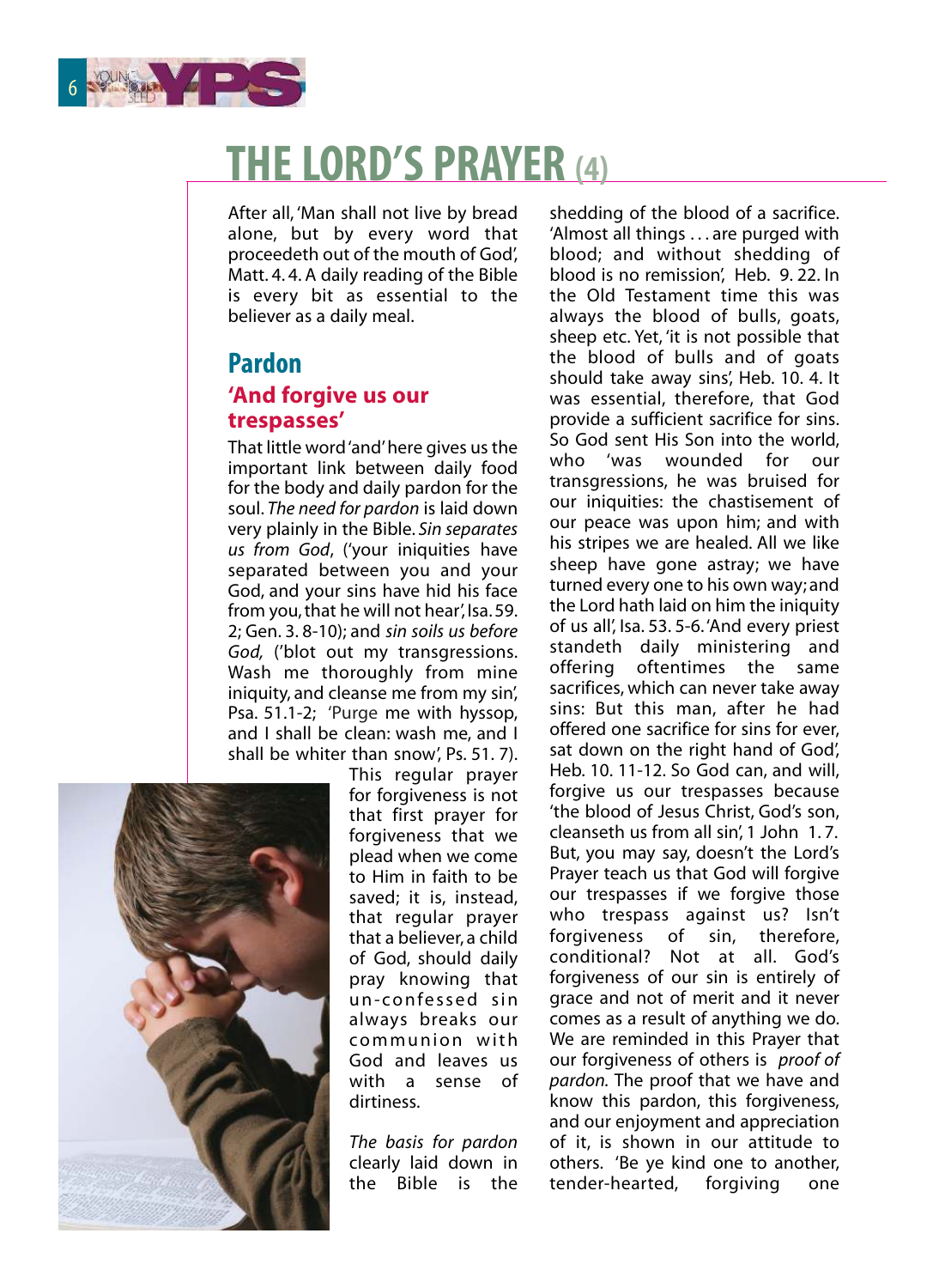another, even as God for Christ's sake hath forgiven you', Eph. 4. 32. If we refuse to forgive someone else's relatively minor sin against us, it shows we have not even begun to appreciate God's great forgiveness shown to us, Matt. 18. 23-35.

### **Protection Lead us not into temptation but deliver us from evil**

The last of the three requests for God's provision is for His protection. Does this passage teach us that God can lead us into a situation where we are tempted to sin? There are at least three ways in which we need to define the word, 'temptation'. There is such a thing as *temptation to sin*. Now God, who is holy, cannot and will not tempt us to sin. 'Let no man say when he is tempted, I am tempted of God: for God cannot be tempted with evil, neither tempteth he any man', Jas 1. 13-14. On the other hand, the word 'temptation' can sometimes be translated 'testing'. God can, and sometimes does, lead us into *testing times and experiences*. 'Beloved, think it not strange concerning the fiery trial which is to try you, as though some strange thing happened unto you', 1 Pet. 4.12. These testing times come for a variety of reasons. It may be that God is testing us to *prove our faith.* This was certainly the case with Job. It may be, on the other hand, that God is testing us to *purify our faith*. These times of testing not only prove to others, and to us, that we are genuine in our faith, but they also bring glory to God. We are sometimes tested so that 'the trial of your faith, being much more precious than of gold that perisheth, though it be tried with fire, might be

found unto praise and honour and glory at the appearing of Jesus Christ', 1 Pet. 1. 6-7. Sometimes, however, we may be tempted to sin and doubt God when we are in these times of testing and they then can become times of

<sup>7</sup> **Times of testing not only prove to others, and to us, that we are genuine in our faith, but they also bring glory to God.** 

temptation. We can pray that God will both keep us *from* them and keep us *in* them, for 'God is faithful, who will not suffer you to be tempted above that ye are able; but will with the temptation also make a way to escape, that ye may be able to bear it', 1 Cor. 10. 13.

#### **Deliver us from evil**

So we can look to God for protection from and in times of testing and also from evil. The phrase 'deliver us from evil' can be understood to refer to evil itself or to 'the evil one' That evil is real cannot be doubted. There are evil men, evil times and evil things in this world. 'The Lord shall deliver me from every evil work', 2 Tim. 4. 18; 'Evil people and impostors will go on from bad to worse, deceiving and being deceived', 2 Tim. 3.13; 'Pray for us . . . that we may be delivered from wicked and evil men. For not all have faith', 2 Thess. 3.1-2. Yet Satan himself, sometimes known as the evil one, is also a very real threat. 'The Lord is faithful. He will establish you and guard you against the evil one', 2 Thess. 3. 3; 'I write unto you, young men, because ye have overcome the wicked one', 1 John 2. 13. 'When any one heareth the word of the kingdom, and understandeth it not, then cometh the wicked one, and catches away that which was sown in